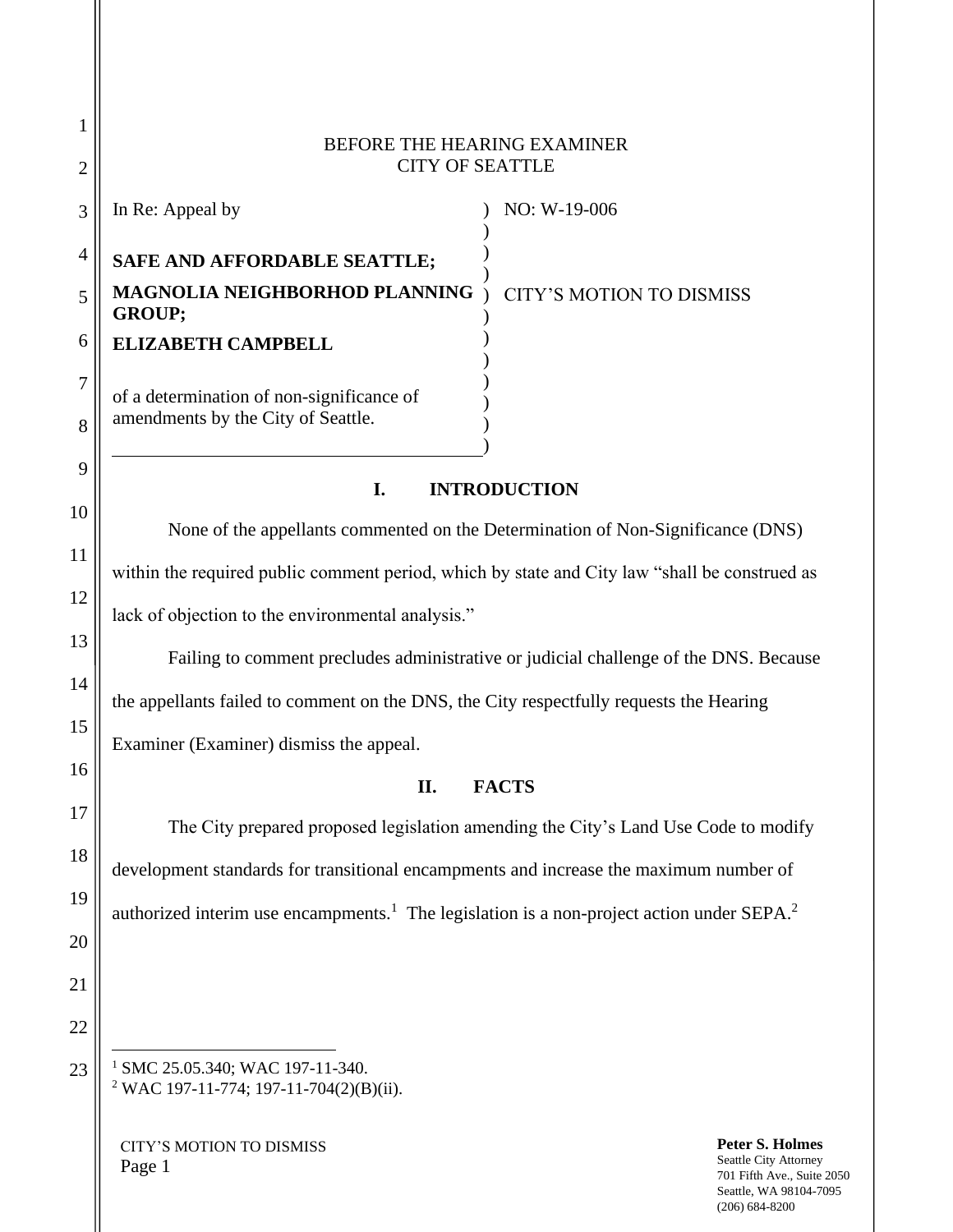| $\mathbf{1}$   | The SEPA analysis resulted in a determination of non-significance (DNS), published on                                                                                      |  |  |  |
|----------------|----------------------------------------------------------------------------------------------------------------------------------------------------------------------------|--|--|--|
| $\mathbf{2}$   | August 8, 2019. <sup>3</sup> Consistent with state and City code requirements, <sup>4</sup> the DNS was published in                                                       |  |  |  |
| 3              | the Department of Ecology's SEPA register, <sup>5</sup> the Daily Journal of Commerce, <sup>6</sup> the Land Use                                                           |  |  |  |
| 4              | Information Bulletin, <sup>7</sup> and the SDCI SEPA Public Information Center. <sup>8</sup>                                                                               |  |  |  |
| 5              | The comment period extended to August 22, $2019.9$ Within the comment period, the only                                                                                     |  |  |  |
| 6              | communication from the appellants was an August 19 request from Ms. Campbell regarding a                                                                                   |  |  |  |
| $\overline{7}$ | hyperlink, the ordinance text, and the link to the DNS. <sup>10</sup> The City responded the same-day and                                                                  |  |  |  |
| 8              | no comments were subsequently received.                                                                                                                                    |  |  |  |
| 9              | On August 29, 2019, the appellants filed their appeal.                                                                                                                     |  |  |  |
| 10             | <b>ISSUE</b><br>III.                                                                                                                                                       |  |  |  |
| 11             | The DNS included a comment period for agencies and the public. Under the WAC, SMC,                                                                                         |  |  |  |
| 12             | and administrative decisions, failing to comment during the comment period precludes an appeal.                                                                            |  |  |  |
| 13             | Should this appeal be dismissed when the appellants failed to comment?                                                                                                     |  |  |  |
| 14             | <b>SUPPORTING EVIDENCE</b><br>IV.                                                                                                                                          |  |  |  |
| 15             | This motion relies on the Declaration of Ketil Freeman, the Declaration of Bill Mills, and                                                                                 |  |  |  |
| 16             | the pleadings on file with the Examiner in this appeal.                                                                                                                    |  |  |  |
| 17             | V.<br><b>ANALYSIS</b>                                                                                                                                                      |  |  |  |
| 18             | Although a DNS is subject to appeal "by any interested person" that person must have                                                                                       |  |  |  |
| 19             |                                                                                                                                                                            |  |  |  |
| 20             | <sup>3</sup> Declaration of Ketil Freeman, Exhibit 1.                                                                                                                      |  |  |  |
| 21             | <sup>4</sup> WAC 197-11-545(2); SMC 25.05.545.B.<br><sup>5</sup> Declaration of Ketil Freeman, Exhibit 2.                                                                  |  |  |  |
| 22             | $6$ <i>Id.</i> , Exhibit 3.<br>$^7$ <i>Id.</i> , Exhibit 4.                                                                                                                |  |  |  |
| 23             | $8$ <i>Id.</i> , Exhibit 5.<br>$9$ <i>Id.</i> , Exhibit 1.<br>$10$ <i>Id.</i> , Exhibit 6.                                                                                 |  |  |  |
|                | <b>Peter S. Holmes</b><br><b>CITY'S MOTION TO DISMISS</b><br>Seattle City Attorney<br>Page 2<br>701 Fifth Ave., Suite 2050<br>Seattle, WA 98104-7095<br>$(206) 684 - 8200$ |  |  |  |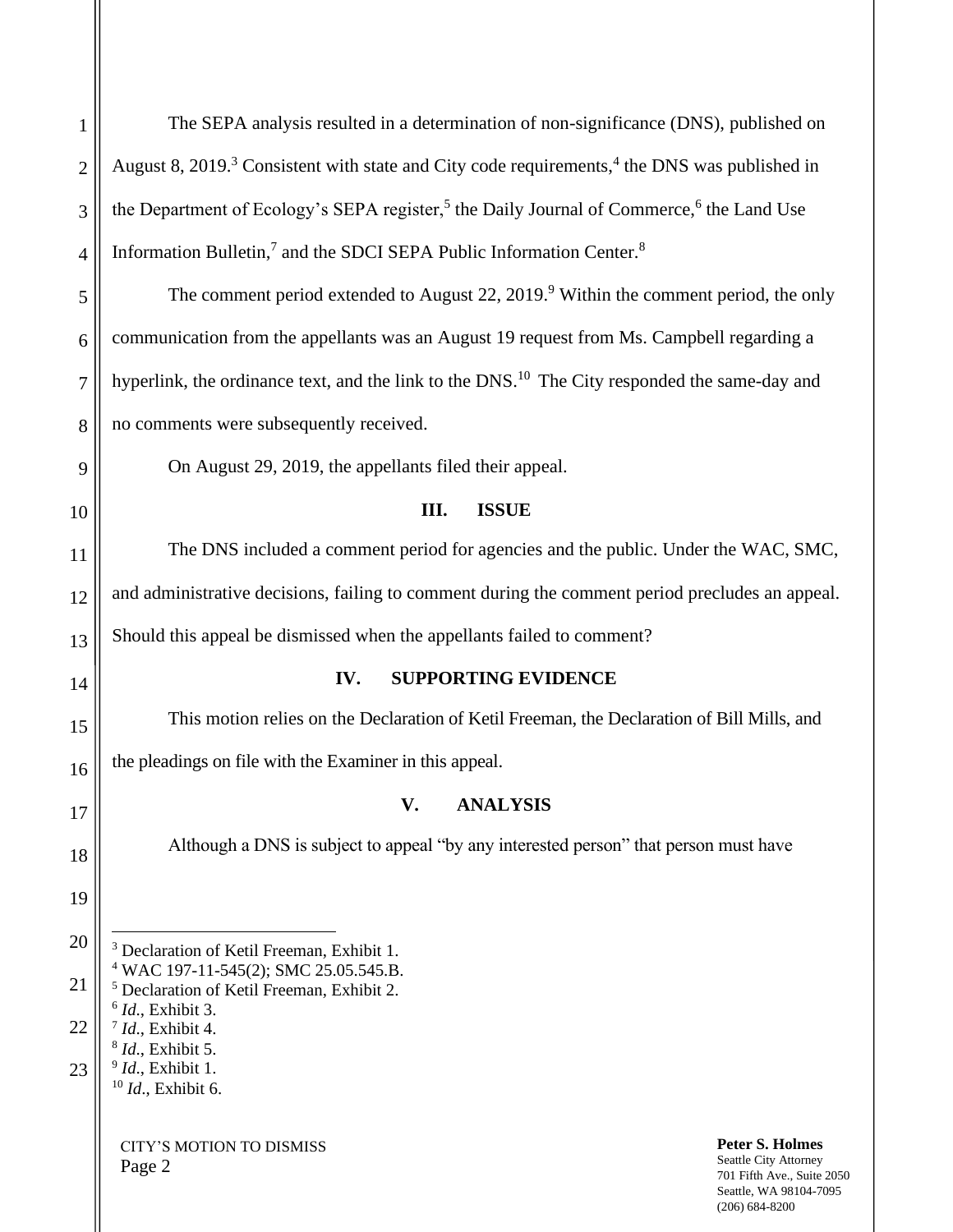standing.<sup>11</sup> Failing to comment on a DNS is "construed as lack of objection to the environmental analysis."<sup>12</sup>

In *Kitsap County v. State Department of Natural Resources*, the Washington Supreme Court precluded considering the county's SEPA appeal when it failed to comment on the environmental analysis.<sup>13</sup> The court explained the importance of the comment requirement, noting the comment requirement is designed to integrate public response when the participation is "meaningful and contributes to the environmental assessment."<sup>14</sup> The Court further explained "where an objection [...] is saved until the parties receive an unfavorable decision, the purposes of SEPA are frustrated."<sup>15</sup>

Multiple state hearing boards have applied the same language in the City's "effect of no comment" provision, stating that so long as the requirements of WAC 197.11.510 are met, a lack of comment by other agencies or the public is considered to be lack of objection to the analysis.<sup>16</sup>

In *Pacificorp* the Pollution Control Hearings Board (PCHB) determined that a party must "comment to the lead agency during the SEPA review process, or it will lack standing to pursue SEPA claims on appeal."<sup>17</sup> Citing *Spokane Rock Products Inc.*, the *Pacificorp* board found the PCHB's reasoning persuasive and held that a party's failure to comment results in a lack of standing to raise SEPA issues on appeal.<sup>18</sup> The board further noted that principles of waiver and exhaustion

<sup>13</sup> The court considered WAC 197-10-545, which contained the same language later codified in WAC 197 11-545(1); *Kitsap County v. State Dept. of Natural Resources*, 99 Wn.2d 386, 662 P.2d 381 (1983). <sup>14</sup> *Kitsap*, 99 Wn.2d at 391.

21  $^{15}$  *Id*.

1

2

3

4

5

6

7

8

9

10

11

12

13

14

15

16

17

18

19

20

22

<sup>18</sup> *Id.* at 10.

CITY'S MOTION TO DISMISS Page 3

**Peter S. Holmes** Seattle City Attorney 701 Fifth Ave., Suite 2050 Seattle, WA 98104-7095 (206) 684-8200

<sup>11</sup> SMC 25.05.680.B.1; *Pacificorp v. City of Walla Walla,* 2014 WL 1390955 (Wash.Pol.Control Bd) at 8. <sup>12</sup> SMC 25.05.545.B and WAC 197-11-545(2).

<sup>16</sup> WAC 197-11-545; *Pacificorp v. Walla Walla*; *Kitsap v. State Dept. of Natural Resources*; *Spokane Rock Products v. Spokane County Air Pollution Control Authority* 05-127 (2006)*.*

<sup>23</sup> <sup>17</sup> *Pacificorp d.b.a Pacific Power and Light v. City of Walla Walla & Columbia Rural Electric Ass'n*, 2014 WL 1390955 (Wash.Pol.Control Bd.).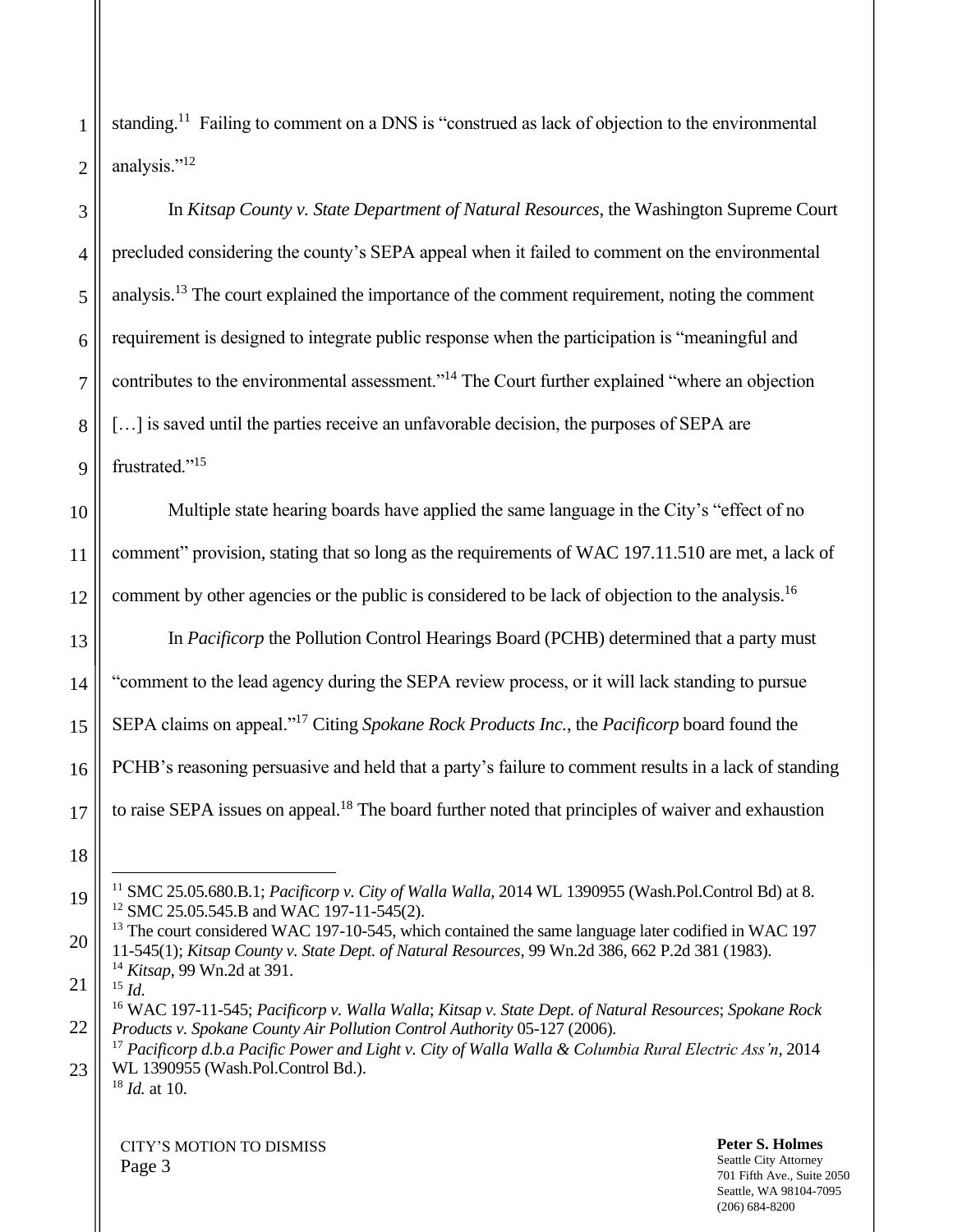apply to failing to use public comment periods, stating the comment period is provided as an available administrative process to be used by interested members of the public. <sup>19</sup> Particularly, the *Pacificorp* board stated that by failing to comment to the lead agency during SEPA's review process the appellants failed to exhaust their administrative remedies and they lacked standing to pursue their appeal. $20$ 

In *Brown*, the Shorelines Hearings Board (SHB) cited *Spokane Rock* to dismiss an appeal where the appellant failed to comment within the required timeline for SEPA comments, precluding his standing. $21$ 

In *Lowen*, the Growth Management Hearings Board (GMHB) echoed PCHB and SHB decisions; the appellant was precluded from raising a SEPA appeal because they had not participated in the comment period.<sup>22</sup> Further, in *Lowen*, the GMHB clarified that participation by the public in the EIS process is a prerequisite for SEPA compliance, and that failing to comment is lack of objection; "a comment period is part of an available administrative process," and failing to use the process precludes an appeal. $^{23}$ 

These boards sit in the same position as the Examiner when hearing City SEPA DNS appeals; and the language the boards construed is identical to the City code provision.<sup>24</sup> Here, the appellants had an opportunity to comment and did not comment.<sup>25</sup> Throughout the DNS comment period, the only communication between the City and appellants was Ms. Campbell's request for

<sup>20</sup> *Pacificorp v. Walla Walla*, 2014 WL 1390955, at 8 (citing *Spokane Rock Products* at 11-12). <sup>21</sup> *Brown v. Snohomish County*, SHB 06-035 (Order Granting Summary Judgment, May 11, 2007). <sup>22</sup> *Lowen Limited Family Partnership v. City of Seattle*, 2013 WL 5651357.

CITY'S MOTION TO DISMISS Page 4

#### **Peter S. Holmes** Seattle City Attorney 701 Fifth Ave., Suite 2050 Seattle, WA 98104-7095

(206) 684-8200

<sup>&</sup>lt;sup>19</sup> Spokane Rock Products, Inc., et al., v. Spokane County Air Pollution Control Authority, PCHB Case No. 05-127, Order Granting Motion for Summary Judgment (February 13, 2006) at 10.

<sup>(</sup>Wash.Central.Puget.Sd.Growth.Mgmt.Hrgs.Bd) at 4.

<sup>23</sup> *Id.* <sup>24</sup> SMC 25.05.545.B.

<sup>&</sup>lt;sup>25</sup> Declaration of Ketil Freeman, Exhibit 6.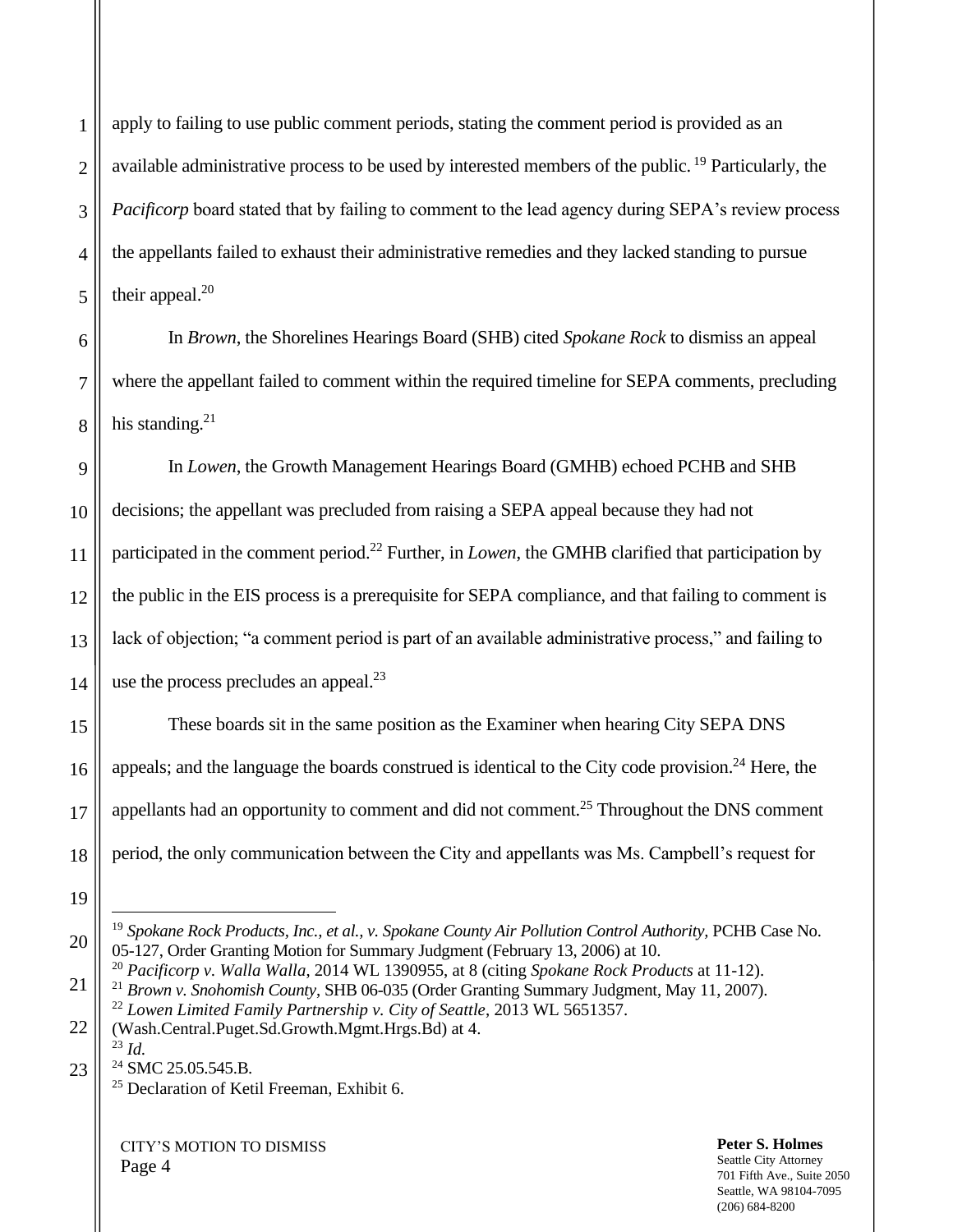information.<sup>26</sup> In contrast to the appellants' failure to comment on this DNS, these same appellants previously commented on a DNS issued for a homeless tiny house village that they subsequently appealed to the Examiner.<sup>27</sup> The appeal was rejected by the Examiner.<sup>28</sup>

Failing to comment on the DNS bars appealing the SEPA determination before the Examiner, just as failing to comment on a draft environmental impact statement bars an appeal.<sup>29</sup> Otherwise, the "effect of no comment" provision is meaningless. Like the appeals in *Pacificorp, Kitsap County*, *Spokane Rock*, *Lowen*, and *Brown*, the appeal before the Examiner should be dismissed because the appellants failed to comment on the DNS.

## **VI. CONCLUSION**

The Examiner should dismiss the appeal of the determination of non-significance of this non-project action by the City. The appellants had an opportunity to comment and did not comment on the DNS within the comment period, precluding administrative or judicial appeals. The appellants' DNS appeal should be dismissed.

<sup>26</sup> *Id.*

1

2

3

4

5

6

7

8

9

10

11

12

13

14

15

16

17

18

19

20

21

22

23

<sup>27</sup> Declaration of Bill Mills in Support of City's Motion to Dismiss.

<sup>28</sup> In the Matter of the Appeal of Safe and Affordable Seattle, et al. from a decision issued by the Director, Seattle Department of Construction and Inspections, Hearing Examiner File MUP-18-019 (TU,W).

<sup>29</sup> *See* R. L. Settle, *The Washington State Environmental Policy Act*, § 14.01[10] p. 14-77.

CITY'S MOTION TO DISMISS Page 5

**Peter S. Holmes** Seattle City Attorney 701 Fifth Ave., Suite 2050 Seattle, WA 98104-7095 (206) 684-8200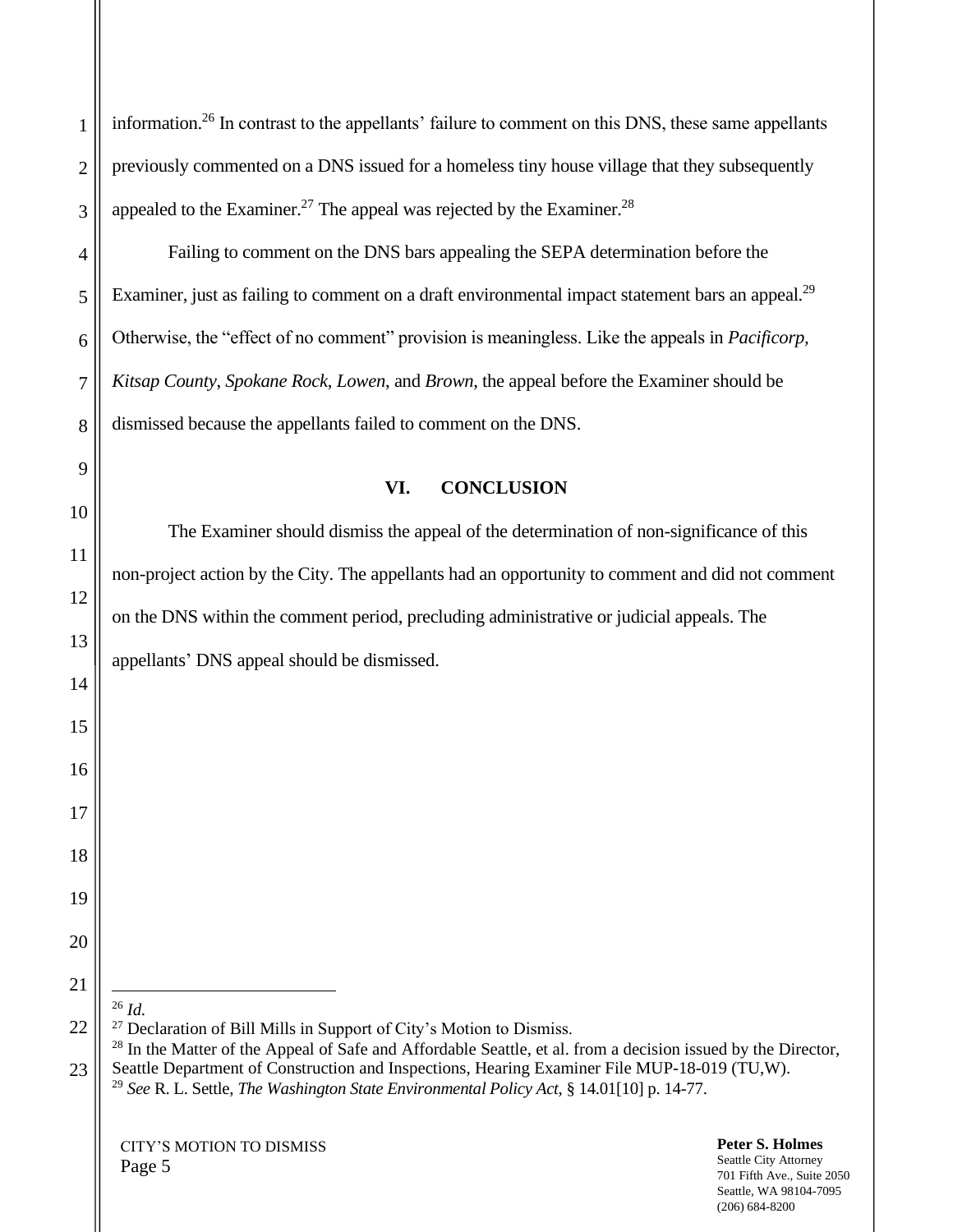| $\mathbf{1}$   | DATED this 30 <sup>th</sup> day of September 2019. |                                                                                                                                                                        |                                                                        |
|----------------|----------------------------------------------------|------------------------------------------------------------------------------------------------------------------------------------------------------------------------|------------------------------------------------------------------------|
| $\overline{2}$ |                                                    | PETER S. HOLMES<br>Seattle City Attorney                                                                                                                               |                                                                        |
| 3              | By:                                                | s/Dan Mitchell, WSBA #38341                                                                                                                                            |                                                                        |
| $\overline{4}$ |                                                    | <b>Assistant City Attorney</b><br>dan.mitchell@seattle.gov                                                                                                             |                                                                        |
| 5              |                                                    | /s Patrick Downs, WSBA #25276<br><b>Assistant City Attorney</b>                                                                                                        |                                                                        |
| 6              |                                                    | patrick.downs@seattle.gov<br>Seattle City Attorney's Office<br>701 Fifth Ave., Suite 2050<br>Seattle, WA 98104-7095<br>Attorneys for Respondent<br>The City of Seattle |                                                                        |
| 7              |                                                    |                                                                                                                                                                        |                                                                        |
| 8              |                                                    |                                                                                                                                                                        |                                                                        |
| 9              |                                                    |                                                                                                                                                                        |                                                                        |
| 10             |                                                    |                                                                                                                                                                        |                                                                        |
| 11             |                                                    |                                                                                                                                                                        |                                                                        |
| 12             |                                                    |                                                                                                                                                                        |                                                                        |
| 13             |                                                    |                                                                                                                                                                        |                                                                        |
| 14             |                                                    |                                                                                                                                                                        |                                                                        |
| 15             |                                                    |                                                                                                                                                                        |                                                                        |
| 16             |                                                    |                                                                                                                                                                        |                                                                        |
| 17             |                                                    |                                                                                                                                                                        |                                                                        |
| 18             |                                                    |                                                                                                                                                                        |                                                                        |
| 19             |                                                    |                                                                                                                                                                        |                                                                        |
| 20             |                                                    |                                                                                                                                                                        |                                                                        |
| 21             |                                                    |                                                                                                                                                                        |                                                                        |
| 22             |                                                    |                                                                                                                                                                        |                                                                        |
| 23             |                                                    |                                                                                                                                                                        |                                                                        |
|                |                                                    |                                                                                                                                                                        |                                                                        |
|                | CITY'S MOTION TO DISMISS<br>Page 6                 |                                                                                                                                                                        | Peter S. Holmes<br>Seattle City Attorney<br>701 Fifth Ave., Suite 2050 |

 $\parallel$ 

Seattle, WA 98104-7095 (206) 684-8200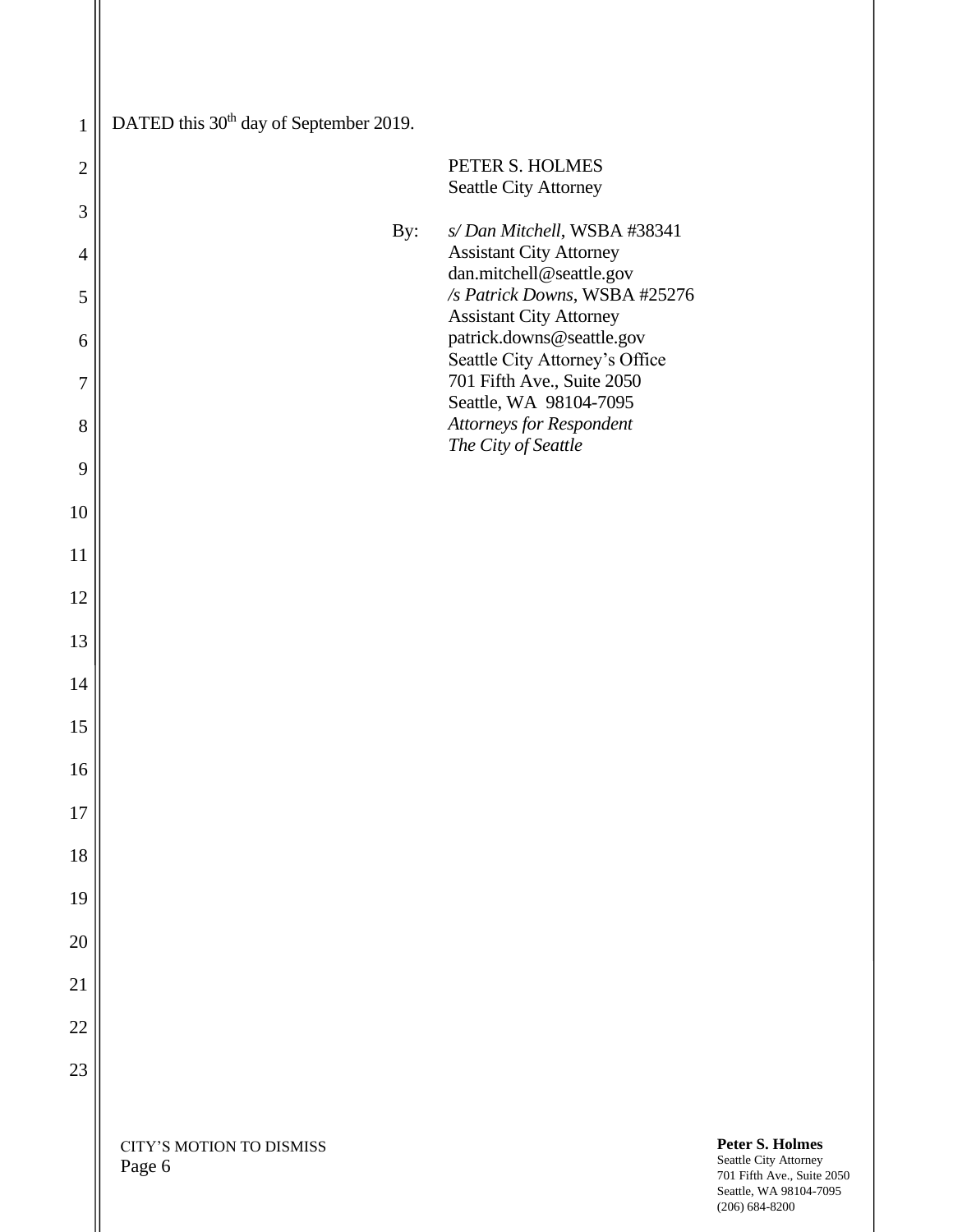| 1                   |                                                                                            | <b>ERTIFICATE OF SERVICE</b>                                                                                                  |  |  |
|---------------------|--------------------------------------------------------------------------------------------|-------------------------------------------------------------------------------------------------------------------------------|--|--|
| $\overline{2}$      | I certify that on this date, I electronically filed a copy of the following documents with |                                                                                                                               |  |  |
| 3                   | the Seattle Hearing Examiner using its e-filing system:                                    |                                                                                                                               |  |  |
| $\overline{4}$<br>5 | City's Motion to Dismiss;<br>1.                                                            |                                                                                                                               |  |  |
| 6                   | 2.<br>Declaration of Ketil Freeman in Support of the City's Motion to Dismiss; and         |                                                                                                                               |  |  |
| 7                   | 3.<br>Declaration of Bill Mills in Support of the City's Motion to Dismiss.                |                                                                                                                               |  |  |
| 8                   | I also certify that on this date, a copy of the same documents was sent to the following   |                                                                                                                               |  |  |
| 9                   | parties listed below via email and U.S. Mail prepaid postage:                              |                                                                                                                               |  |  |
| 10                  | Appellant #1                                                                               | Appellant #2                                                                                                                  |  |  |
| 11                  | Safe and Affordable Seattle (SAAS)<br>$4027 - 21$ <sup>st</sup> Avenue West, Suite 206     | Magnolia Neighborhood Planning Council<br>(MNPC)                                                                              |  |  |
| 12                  | Seattle, WA 98199<br>$(206)$ 769-8459                                                      | $4027 - 21$ <sup>st</sup> Avenue West, Suite 206<br>Seattle, WA 98199                                                         |  |  |
| 13                  | Email: safeseattlebuzz@gmail.com                                                           | $(206)$ 769-8459<br>Email: magnoliaplan@gmail.com                                                                             |  |  |
| 14                  | Appellant #3                                                                               |                                                                                                                               |  |  |
| 15                  | Elizabeth A. Campbell (Campbell)                                                           |                                                                                                                               |  |  |
| 16                  | $4027 - 21$ <sup>st</sup> Avenue West, Suite 206<br>Seattle, WA 98199                      |                                                                                                                               |  |  |
| 17                  | $(206)$ 769-8459<br>Email: neighborhoodwarrior@gmail.com                                   |                                                                                                                               |  |  |
| 18<br>19            |                                                                                            |                                                                                                                               |  |  |
| 20                  | the foregoing being the last known address of the above-named parties.                     |                                                                                                                               |  |  |
| 21                  | Dated this 30th day of September 2019, at Seattle, Washington.                             |                                                                                                                               |  |  |
| 22                  | s/Alicia Reise<br><b>ALICIA REISE, Legal Assistant</b>                                     |                                                                                                                               |  |  |
| 23                  |                                                                                            |                                                                                                                               |  |  |
|                     |                                                                                            |                                                                                                                               |  |  |
|                     | CITY'S MOTION TO DISMISS<br>Page 7                                                         | <b>Peter S. Holmes</b><br>Seattle City Attorney<br>701 Fifth Ave., Suite 2050<br>Seattle, WA 98104-7095<br>$(206) 684 - 8200$ |  |  |